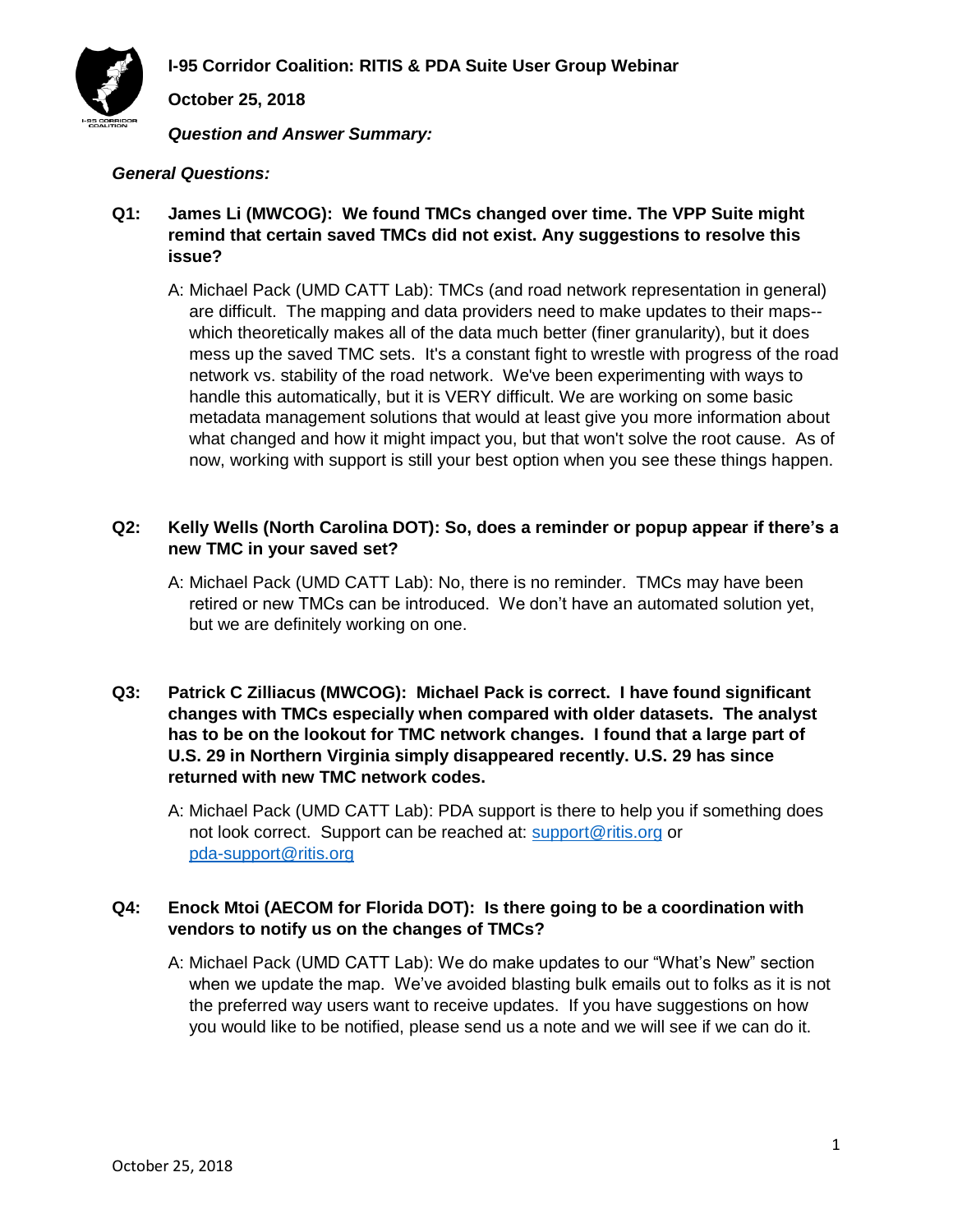



**October 25, 2018**

*Question and Answer Summary:*

- **Q5: Kelly Wells (North Carolina DOT): You said that vendors make updates quarterly. Do you automatically ingest those updates each quarter?**
	- A: Michael Pack (UMD CATT Lab): It depends on the vendor, as each does it a bit differently. Sometimes it is done automatically, while some vendors ask us to wait for various reasons. Waiting, however, means you may not always have the most recent TMCs available.

*Presentation: "Terrible Traffic Tuesday" an Evaluation of Changes in Congestion after Labor Day (presenter: Taran Hutchinson, MATOC)*

- **C1: Ed Stylc (Baltimore Metropolitan Council): Good presentation. I've done a few of these holiday travel analysis reports. I liked seeing the use of User Delay Cost which I haven't utilized.**
- **Q6: Michael Fitzpatrick (Mass DOT): 15% jump was travel time, not volume, correct?** 
	- A: Taran Hutchinson (MATOC): We looked at User Delay Cost in terms of vehicle-hours of delay as the specific metric.

# *Presentation: Delving into Winter Weather Performance Measures (presenter: John MacAdam, Ohio DOT)*

- **Q7: David Heller (South Jersey Transportation Planning Organization): How are your RWIS stations powered--solar? And can they be used to detect other types of weather events--i.e., big rainstorms?**
	- A: John MacAdam (Ohio DOT): They are a mix for power and communications. A number are solar powered and therefore not reliable, so we have had to build in a number of fail safes. If you lose weather data during an event, then the information is incomplete and cannot be counted against recovery and must be discarded. We put extra effort in to make sure that priority locations remain online for the duration of winter storms.

Yes, they can be used to detect other types of weather events. There's a forecasting system and our maintenance managers can use them to predict any sort of incoming weather.

# **Q8: Enock Mtoi (AECOM for Florida DOT/FTE): What tools (programming language) did you use to develop this application?**

A: John MacAdam (Ohio DOT): We built this in house, mostly using VBA and a little of SQL queries to pull in data. We had it output HTML/CSS and update to a web portal.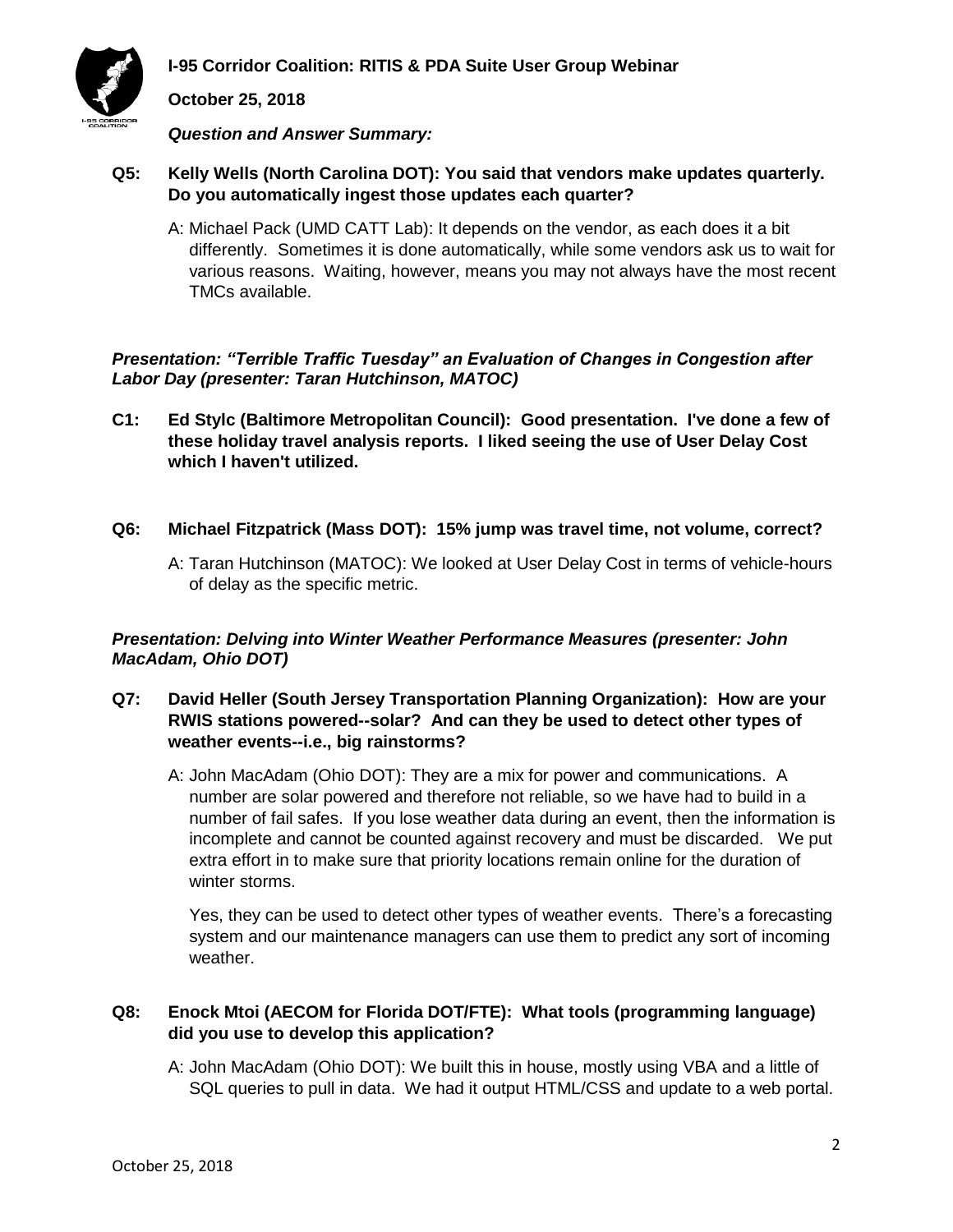

**October 25, 2018**

*Question and Answer Summary:*

### **Q9: James Li (MWCOG): John, how may your system report with missing speed data? Especially when a crash reported/involved.**

A: John MacAdam (Ohio DOT): At the end of the year we put out a preventable failure and a non-preventable failures report. We may have had trucks down, an issue with maintenance resources, or perhaps a crash. We want to have record of any such information to know how it impacted traffic.

# **Q10: Ram Venkatanarayana (Virginia DOT/VTRC): Two questions: (1) Are route lengths taken into consideration? (2) Are holidays, delayed/early office/school openings/closings, etc. considered in determining "expected speed"?**

- A: John MacAdam (Ohio DOT): We will determine what segments are first priority and that is typically the entire route through the county. That ends up being multiple TMC segments. We analyze that collection of TMCs to determine largest to smallest speed drop from the typical travel speeds. We report the  $85<sup>th</sup>$  percentile speed drop for the entire route. That determines the speed drop for the particular corridor for a particular timestamp.
- A: Michael Pack (UMD CATT Lab): There are a couple of different ways to compute the historic average speed. Data providers will sometimes provide that directly in their feeds as a rolling two-year average. For some of our clients, we will do a rolling average once a month. We will recompute the historical average speed based on some date range that a client wants us to use. When the provider computes the "expected speed" it isn't clear if they include holidays or not. Because some providers can use up to two years of historical data to compute the expected speed, having a couple of holidays mixed in the average probably doesn't matter. They would probably have the same effect as an incident might have on the average.

#### *Presentation: Multi-agency, Multi-state Response to the June 20 Woodrow Wilson Bridge Collision: An After Action Analysis of Operations Response (presenter: Taran Hutchinson, MATOC)*

# **Q11: Kelly Wells (North Carolina DOT): Are there separate TMC codes for local and through lanes on WWB?**

A: Michael Pack (UMD CATT Lab): Yes, there are separate TMC codes. There usually are separate codes when the lanes are separated (such as they are on the WW Bridge).

# **Q12: Richard Rabinowitz (New Jersey DOT): Please elaborate? When might there not be separate TMC codes for local and through lanes?**

A: Michael Pack (UMD CATT Lab): It's hard to say. The TMC consortium (which seems to be coordinating less lately) doesn't provide a lot of reasoning for when/where/why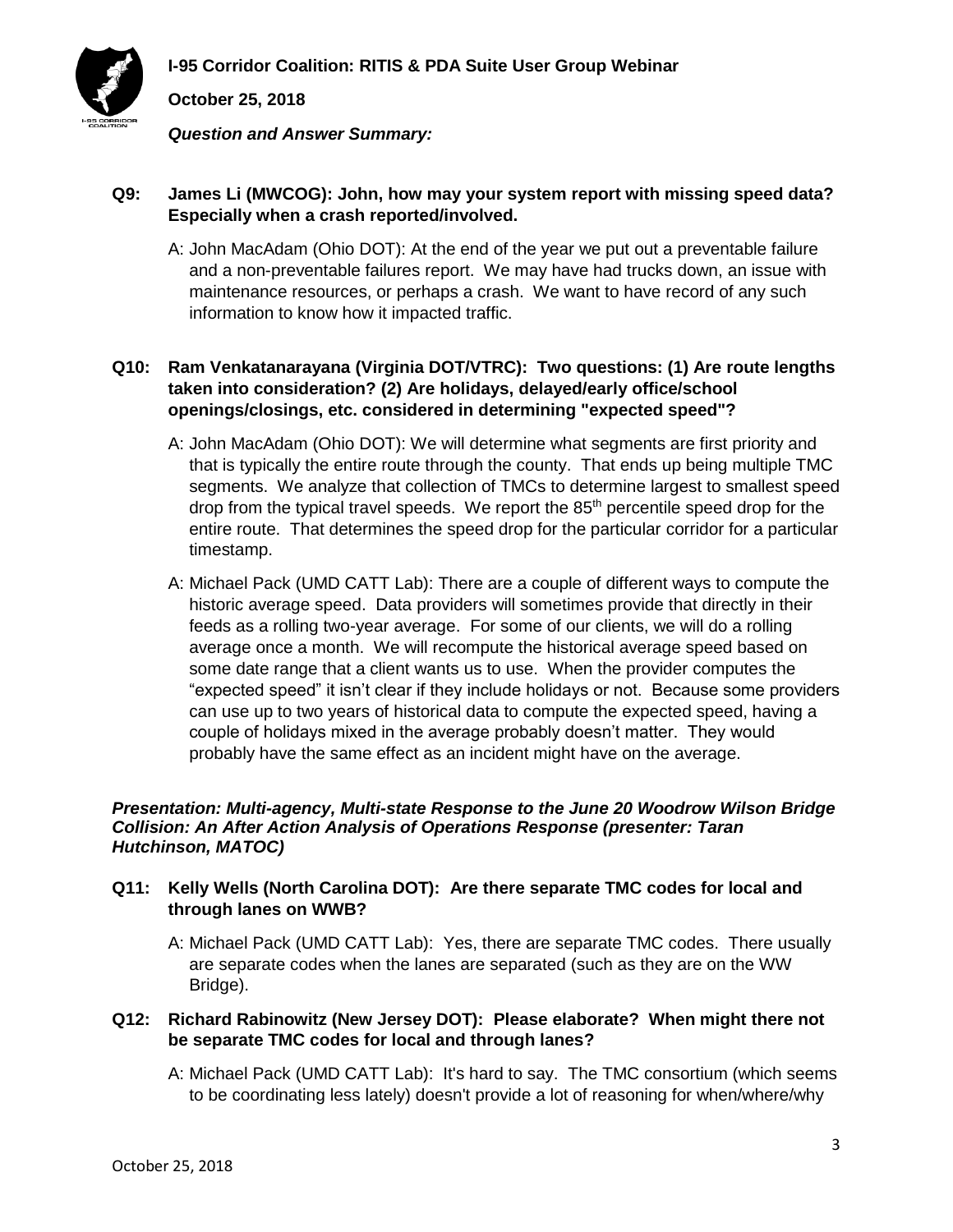

### **October 25, 2018**

#### *Question and Answer Summary:*

they create TMCs. I have seen (years ago) semi-separated HOV lanes that didn't have TMC codes. It's not something I investigate regularly, though.

A: Kelly Wells (North Carolina DOT): They told me recently that if it is barrier separated there will be separated TMCs. We have hot lanes coming that we were told would not have separate TMCs because they are only separated by delineator posts.

### **Q13: Scott Cowherd (Virginia DOT): Who declared an event as a secondary accident?**

- A: Taran Hutchinson (MATOC): This is best answered by each of the specific DOTs. When we searched the RITIS Event Query Tool we noticed a notable increase in relatively minor incidents (disabled vehicles, property damage crashes, etc.) in the queue leading to the bridge incident. We also noticed more of these type of incidents on alternate routes as a result of drivers trying to get around the primary incident.
- A: Michael Pack (UMD CATT Lab): Some agencies actually have a "secondary incident" button/flag in their ATMS that they will use. However, for this analysis, we are calling all of these additional incidents "secondary" because these incidents (frequency, location, type, volume) never happen in these locations; however, many happened today potentially due to the long queues, severe congestion, etc. that likely led to disabled vehicles and rear-end collisions.

### **Q14: Denise Markow (I-95 Corridor Coalition): This particular event made national news. How quickly have you had to turn around a user delay cost for any executive office that may need that information?**

- A: Taran Hutchinson (MATOC): We typically suggest to wait a complete day to let the entire day's congestion data set come in. News and media outlets will be calling as soon as possible, but I would advise you get the complete picture before responding. You can begin to get outputs in a few hours after you begin to enter data fields for user cost delay, if you have all the right data.
- **Q15: Richard Rabinowitz (New Jersey DOT): I see that the District of Columbia has a DDOT, Maryland has an MDOT, and there's a VDOT as well for VA. So, I was wondering whose DOT was involved on the WWB?**

A: Michael Pack (UMD CATT Lab): This was a multi-agency response.

# **Q16: Virginia Lingham (Virginia DOT): I was stuck in gridlock conditions that day in Alexandria trying to go south. How were the localities involved? Were timing plans adjusted, etc.?**

A: Ling Li (Virginia DOT): VDOT Signal Operations Center monitored and adjusted timing plans